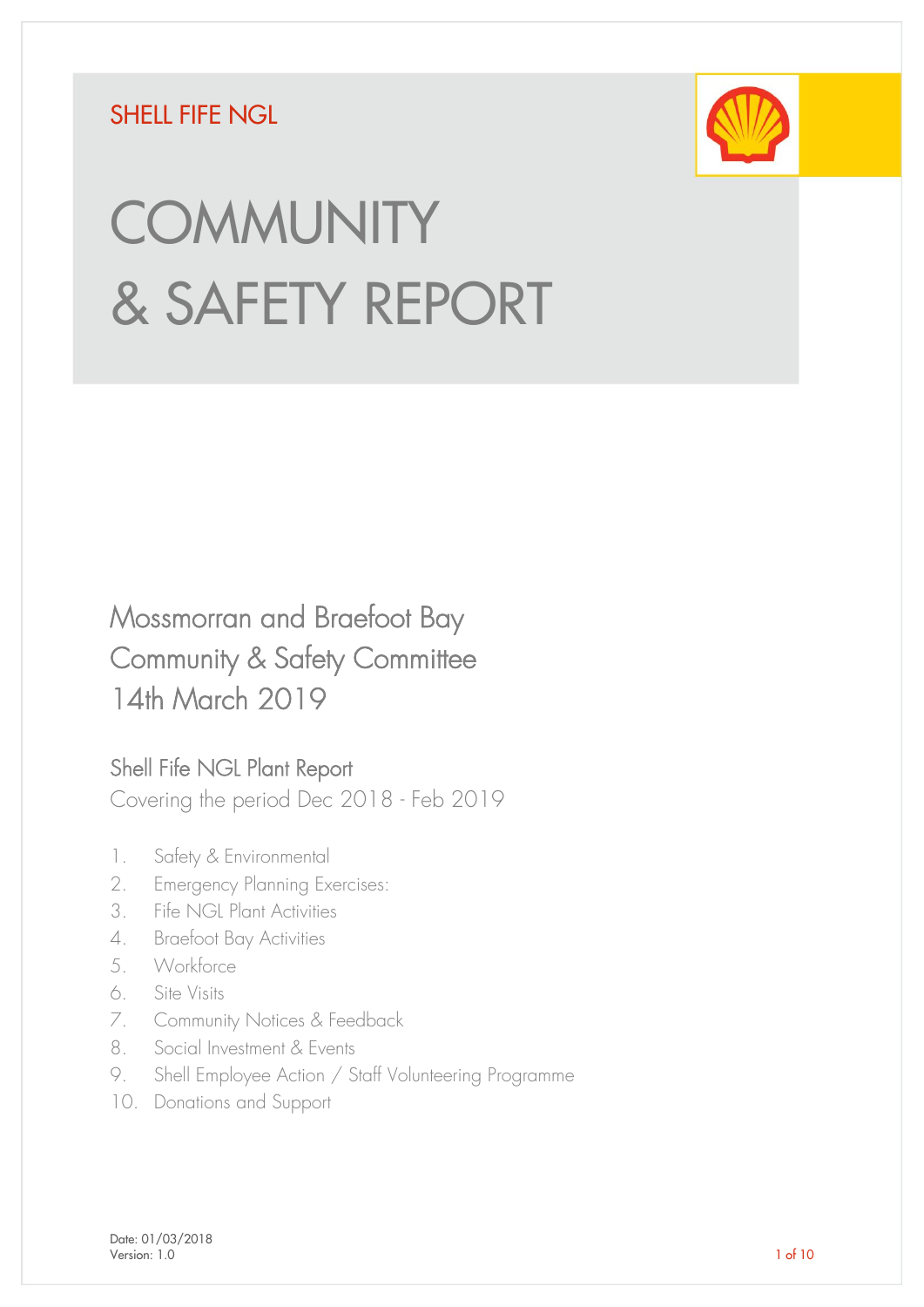#### **1. Safety Personal Safety**

We do not have anything to report this quarter with regard to personal safety at the plant and the terminal.

#### **Process Safety**

We are currently carrying out a HAZOP assessment of process risks from loading operations at the terminal to identify improvements we can make, in particular the design and operation of the liquefied petroleum gas (LPG) loading system.

#### **Environmental**

Work is ongoing to complete an evaluation of the 'Best Available Techniques (BAT)' to prevent and, where that is not practicable, reduce emissions of noise, vibration and smoke associated with flaring.

We attended the Independent Air Quality Group Meeting in January and we cooperated with the group to publish the *Independent Air Quality Group Annual Report 2017.* 

#### **2. Emergency planning exercises:**

FNGL have been conduced six emergency exercises since the last report. These have incuded a focus on our CoMAH (Control of Major Accident Hazard) requirements, hosting Scottish Fire and Rescue Service with a Fire Engine on site, an oil pollution response exercise with Forth Logistics.

In all scenarios the Scottish Ambulance Service, Scottish Fire and Rescue Service and Police Scotland, Fife Council, ExxonMoibile, and the Health and Safety Executive have actively participated with Shell operations personnel on how to effectively combat emergency situation. These drills are an invaluable requirement for site to ensure continuous liaison with external agencies and to test our on-site competencies around how to effectively respond to our credible emergency scenarios here at FNGL.

## **3. Fife NGL Activities**

#### NGL Processed (Tonnes)

|                         | Dec     | Jan     | Feb     |
|-------------------------|---------|---------|---------|
| NGL Processing (Tonnes) | 262.697 | 276,897 | 205,109 |
| Planned                 | 293,977 | 295,402 | 188,817 |
| Average/Day             | 8,474   | 8,932   | 7,325   |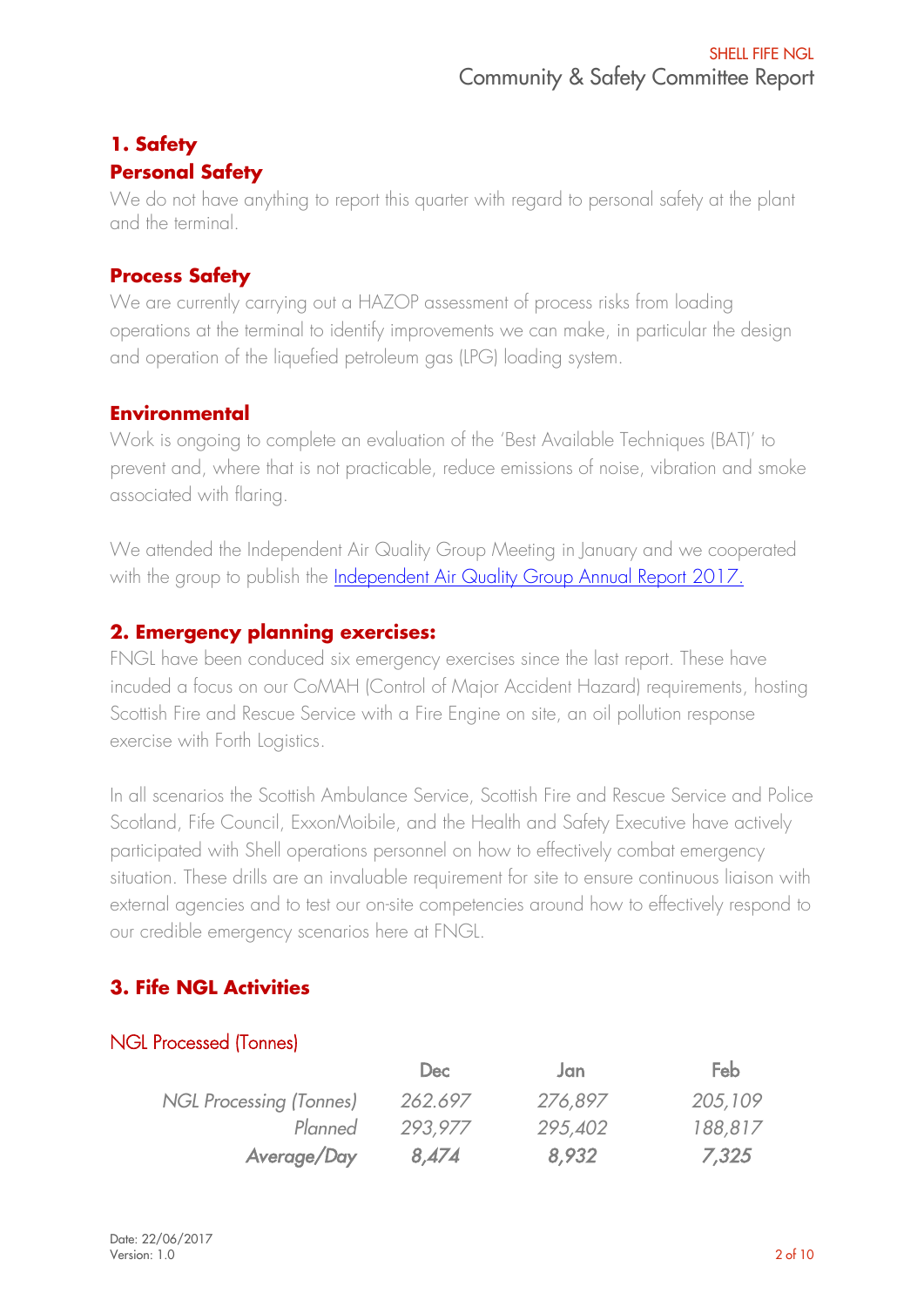## **4. Braefoot Bay Activities**

A scope to upgrade the Gasoline Loading System was completed in February 2019. The project scope was to put in an additional safety system in place to safeguard the ship during loading operations

#### Shipping (number of vessels)

|                   | <b>Dec</b>     | Jan | Feb            |
|-------------------|----------------|-----|----------------|
| Propane           | 4              | 4   | 2              |
| <b>Butane</b>     | $\overline{2}$ | 3   | $\overline{2}$ |
| Propane/Butane    |                |     |                |
| Gasoline          | 4              | 4   |                |
| <b>Total</b>      |                |     | 5              |
| 5. Workforce      |                |     |                |
| Shell employees:  |                | 82  |                |
| Contractors:      |                | 183 |                |
| Trainees (Shell): |                | 6   |                |
| <b>Total:</b>     |                |     |                |

## **6. Site Visits**

- **•** Annabelle Ewing was hosted by the site on Feb 25th, to gain an overview of how FNGL works and how it enables 50% of electricity in Scotland.
- **■** HSE visit to review Braefoot Bay HAZOP progress
- **•** SEPA visit to discuss BAT study progress

## **7. Community - Notices and Feedback**

We have issued the community notices listed below. These can be read in full on the 'Community Notices and Contact' section of the Shell Fife NGL website - [click here:](https://www.shell.co.uk/energy-and-innovation/meeting-todays-demands/processing-oil-and-gas/shell-fife-ngl/contact.html#iframe=L2Zvcm1zL2VuX2diX2NvbnRhY3R1cw==)

▪ Wednesday, 30 January 2019 Shell Fife NGL Community Notice: Potential use of flare during nearby maintenance work at the neighbouring Fife Ethylene Plant (FEP).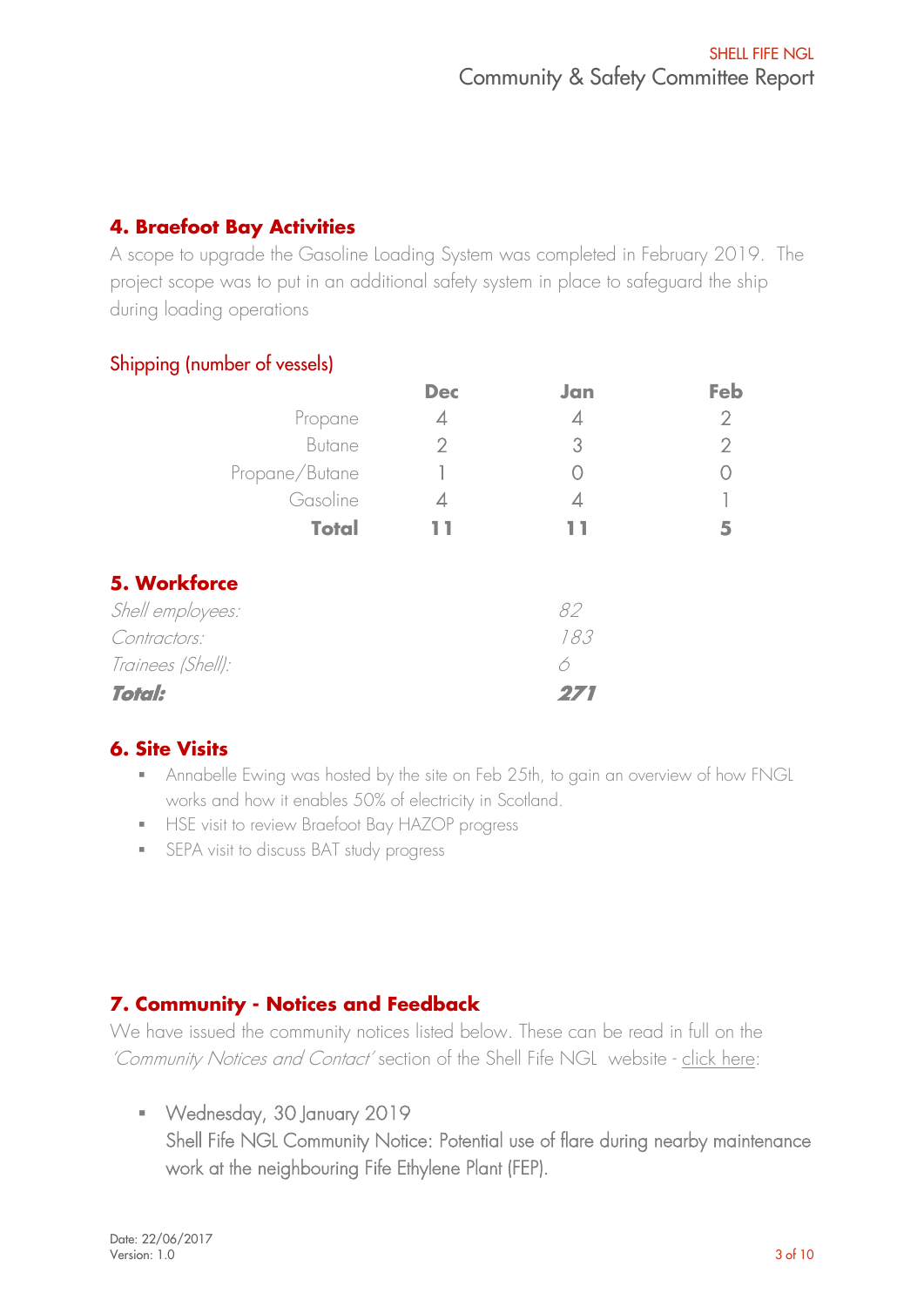[Update: Shell FNGL did not need to flare].

• Wednesday, 13 February 2019 Shell Fife NGL Plant Community Notice: A Summary of Recent Communication Measures. [See full text below].

#### Mossmorran Community Meetings

Recent communication and community relations measures:

We attended the Communities Working Group meeting in February to update the group on our operations, communications measures, and work ongoing to address other agenda items of community concern. We reiterated our view that the Community & Safety Committee is the primary, long-term community forum with a structured governance under Fife Council and formal reporting and recording mechanism. Our aim is to support measures that can make this Committee more effective in meeting community expectations such that there is no need for the Communities Working Group meetings to continue.

In advance of the meeting, we shared the Community Notice below as a summary of recent communication measures we have taken.

#### Dear community members,

I share here a short summary of communication measures we have taken over the last 18 months. I welcome your feedback on the effectiveness of these measures at community meetings or by email reply.

This summary includes content we provide in updates at quarterly Mossmorran & Braefoot Bay Community & Safety Liaison Committee meetings, which are minuted and published by Fife Council, and we will share this summary at the March meeting.

I invite residents of the Community Councils represented in the Committee above to contact us if you are a neighbour of the plant and would like to receive our Community Notices direct by email.

- We published [a Shell Fife NGL plant website](https://www.shell.co.uk/energy-and-innovation/meeting-todays-demands/processing-oil-and-gas/shell-fife-ngl.html) in June 2018 where people can find:
	- o Information about our operations, including the purpose of the plant, rules that govern our flaring, and our role and activities in the community.
	- o A Community Notices section
	- o Contact details to call the plant urgently or make a complaint or give us feedback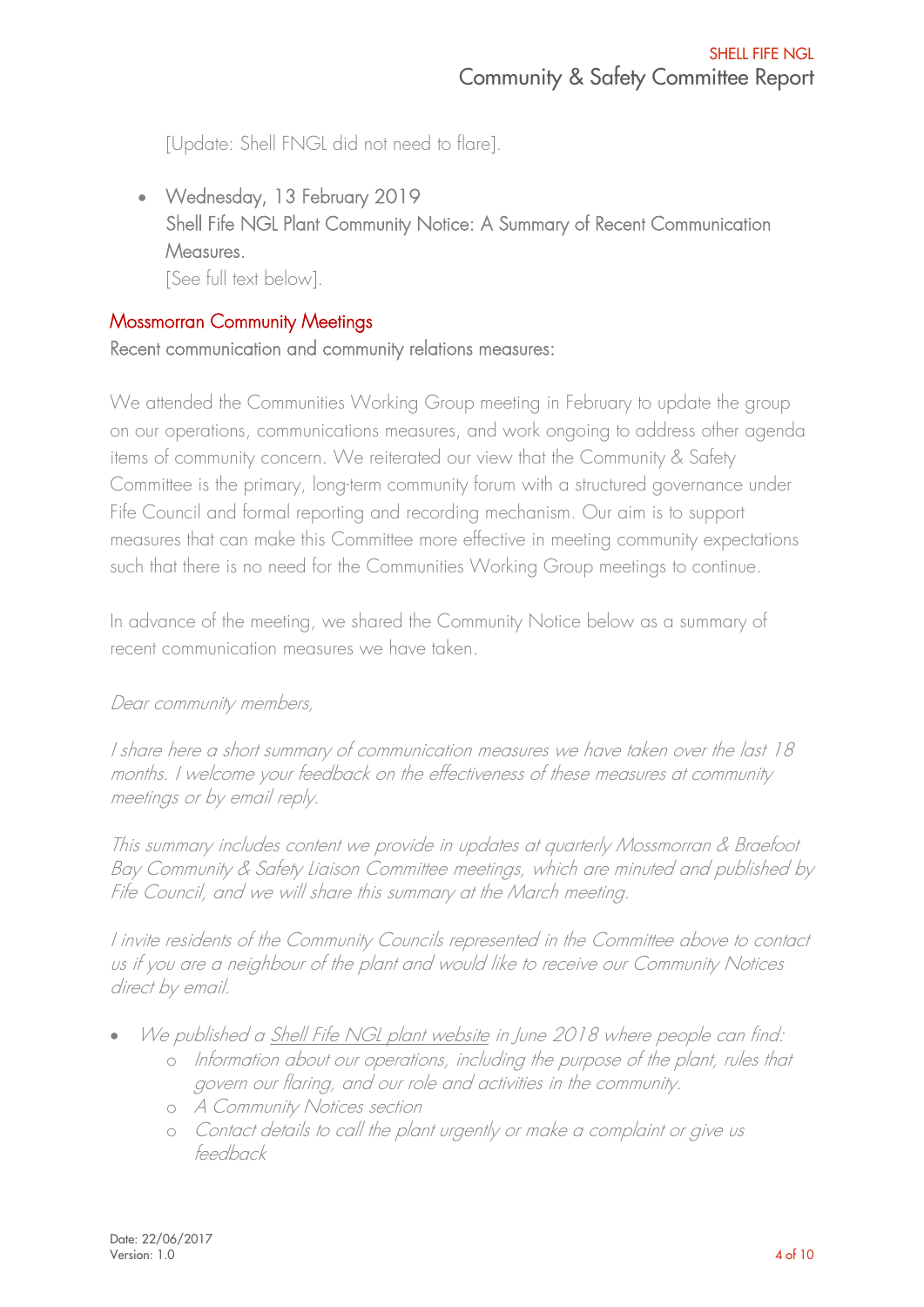- o A list of 'useful links' to key public information on Mossmorran e.g. SEPA, Fife Council
- We have sought to improve our Community Notices content in line with feedback:
	- o More frequent email notices sent to a wider community distribution list (open to new subscribers).
	- o More informative with an appropriate level of detail and clear, non-technical, jargon-free language
	- o Content has included more about our flaring equipment, why we flare occasionally, and our approach to maintenance and safety, as well as other activities at the plant
- We have hired a Community Liaison Officer who lives in Fife to be based in Fife (from April) to meet and listen to people and help address community concerns more easily.
- We invited members of the community to the plant in June 2018 to meet the plant manager, tour the site, and discuss community concern. Attendance was lower than we expected, perhaps due to the Cowdenbeath Gala. We are planning an off-site event in 2019 to encourage greater attendance.
- We invited Fife MPs, MSPs, Councillors and Community Councillors to the plant in September 2017 to meet the new plant manager, tour the site, and raise any concern with us. We invited local journalists to site the same month.
- We are an active participant in the established M&BB Community & Safety Liaison Committee under Fife Council, which has a structured governance and is a sustainable community engagement forum. We have supported measures to improve its effectiveness and responded promptly to questions raised via Community Councillors at this forum, which meets quarterly.
- We are an active participant in the M&BB Independent Air Quality Monitoring Review Group, which advises Fife Council, and we are committed to supporting measures to improve its effectiveness while ensuring it remains independent.
- We have provided updates and responded to questions in Communities Working Group meetings to address community concern.

Please contact us if you have any questions or comment. Ou[r contact details](https://emea01.safelinks.protection.outlook.com/?url=https%3A%2F%2Fwww.shell.co.uk%2Fenergy-and-innovation%2Fmeeting-todays-demands%2Fprocessing-oil-and-gas%2Fshell-fife-ngl%2Fcontact.html%23iframe%3DL2Zvcm1zL2VuX2diX2NvbnRhY3R1cw%3D%3Dhttps%3A%2F%2Fwww.shell.co.uk%2Fenergy-and-innovation%2Fmeeting-todays-demands%2Fprocessing-oil-and-gas%2Fshell-fife-ngl%2Fcontact.html&data=02%7C01%7CA.Rhodes%40shell.com%7Cf9acd61be5b24a15e7e408d5fe01fd3a%7Cdb1e96a8a3da442a930b235cac24cd5c%7C0%7C0%7C636694206876463147&sdata=uiRefYGAHVBBbPcfHRTd6alkQOatgrTVs%2Fg6PvHIqG8%3D&reserved=0) are also on the plant website.

#### Community Liaison Officer

We look forward to welcoming a Community Liaison Officer to the Shell plant from April. Employment details are being finalised and so we will introduce the new recruit at the next Committee meeting in June. The person will be a member of the local community based at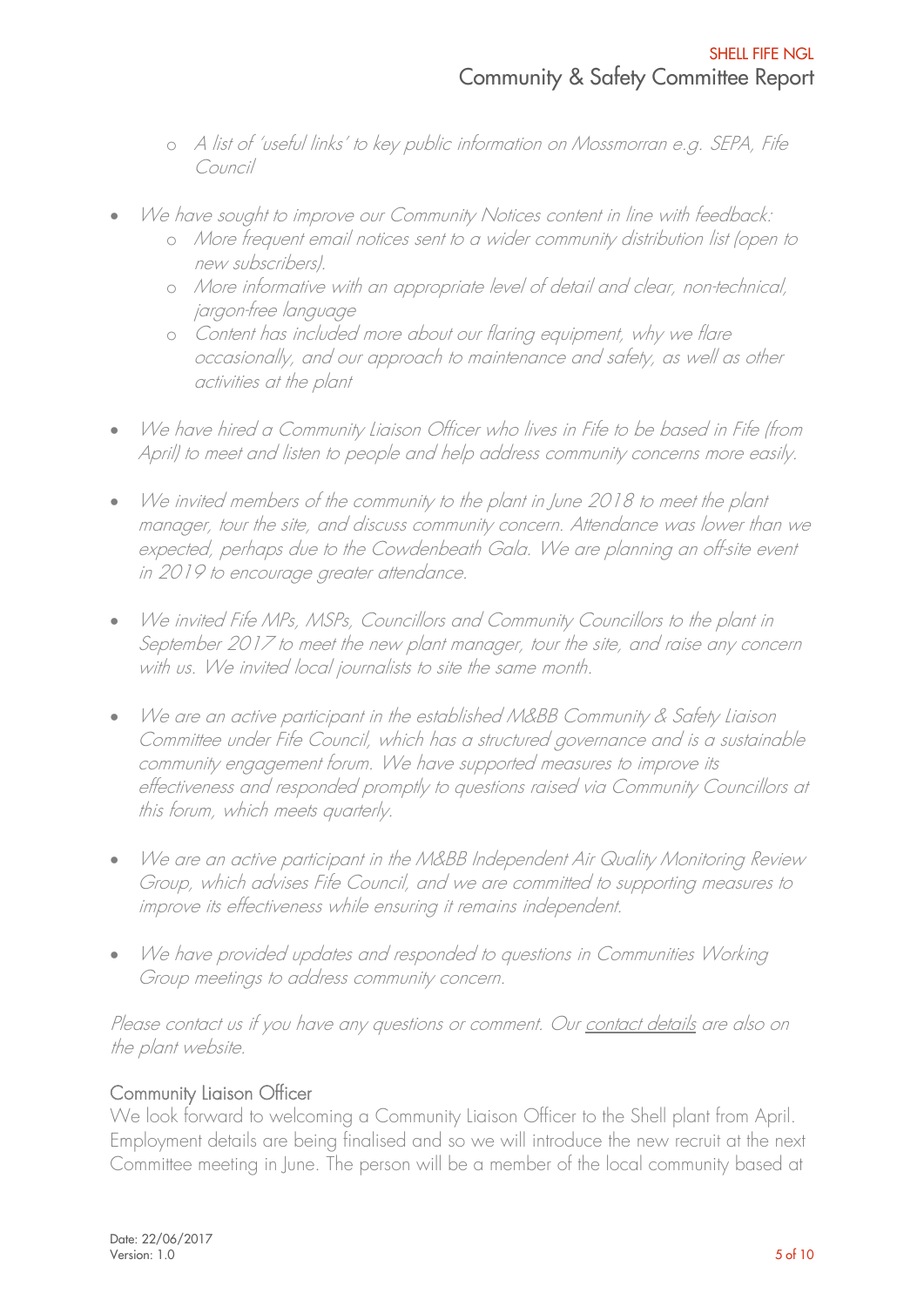the plant to meet and listen to people and help explain plant operations and address community concern more easily.

#### **Complaints**

We received two complaints regarding noise disturbance at Braefoot Bay Marine Terminal. We continue to work with the complainant and liaise with ExxonMobil as the other operator at the terminal to address the matter. We have offered a site visit and to meet with a representative of Fife Council who approached us regarding the matter A reminder of how to make a complaint to Shell regarding Shell Fife NGL. If you need to contact Shell urgently, then please phone the gatehouse at Shell Fife NGL +44 (0) 1383 611333 or the Gatehouse at Braefoot Bay Loading Terminal +44 (0) 1383 892123. If your request is not urgent, then please email John.Raine@Shell.com.

#### **8. Social Investment & Events**

#### Family Fun Day

We are planning to hold a Family Fun Day at St. Colme House in Aberdour on Saturday 25 May in collaboration with the Aberdeen Science Centre.

We will share further information for you to share with your communities from early April.

This FREE event for the communities near the plant aims to encourage and inspire young children to explore and question science through hands-on experiments and interactive fun in easy workshops and entertaining shows.

The science shows will include Glasgow Science Centre – Body Works, Viking Scientist, Archaeology Scotland, Institute of Civil Engineers, Napier University, the Shell Saltwater Car Challenge and there will be other attractions such as Angela's Squiggly Face Painting.

The event will be supported by employees from the Shell plant at Mossmorran and the Aberdeen Science Centre. Anyone interested in finding out more about the purpose of the plant, its operations and its role in the community is welcome to come along and talk to people there.

The event opens at 1030hrs and closes at 1600hrs. Refreshments including a Free hot drinks, scones, juice and crisps and will be available throughout the day. There will also be free parking.

We will share full details with the Committee in due course, and we'd appreciate your help in promoting the event in your communities.

#### Fife Art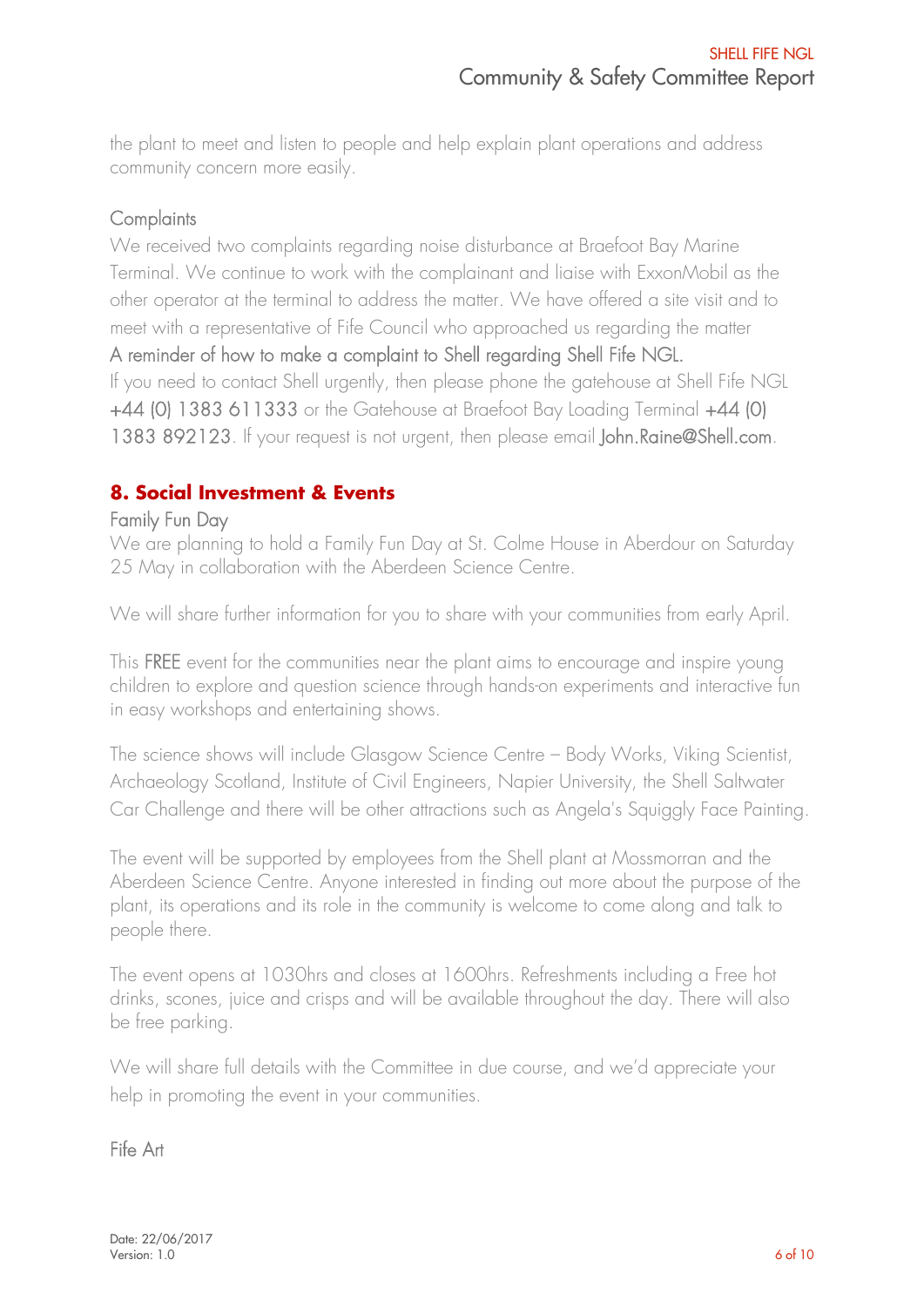The winning artworks from the 2018 Fife Art Exhibition were on display in Kirkcaldy Galleries This small exhibition opened on19th January and concluded on 24th February. In advance of this display ending, we invited the winners and NHS Fife to attend the formal part of handing the work over to NHS. Teresa Waddington handed over the 6 pieces of art at the Kirkcaldy Galleries.

## Lochgelly High School Employability

Shell UK is supporting Lochgelly High School by providing pupils with a three-day work placement from the 25th of June. All pupils will apply for positions with a CV and cover letter in response to a job specification supplied by Shell. Shell then interviews the students and the chosen candidates are selected for a placement. The following positions will be available;

■ Assistant Electrical Maintenance technician

- Assistant Instrument Maintenance technician
- Assistant Marine Terminal Operations support
- Assistant Mechanical Maintenance technician
- Assistant Operations Maintenance technician
- **■** Assistant Process Engineer

#### 2019 Calendar overview

- c. January Fife Art handover
- c. April Lochgelly High School Employability Job Interviews & Work Placements
- c. May Girls in Energy intake end of year celebration event with Fife College

May 25 – Fife NGL Family Fun Day @ St Colme House

- c. May Tomorrow's Engineers Programme ongoing throughout the year
- c. June GIE Shell Industry Experience
- c. September Girls in Energy (2018 intake) year-long course begins
- c. October/November Fife Art Competition. Launch Event in Lochgelly.
- c. December Girls in Energy Conference in Aberdeen

## **9. Shell Employee Action / Staff volunteering programme**

#### Shell Employee Action (SEA) Grants

No requests for Shell Employee Action (SEA) Grants received.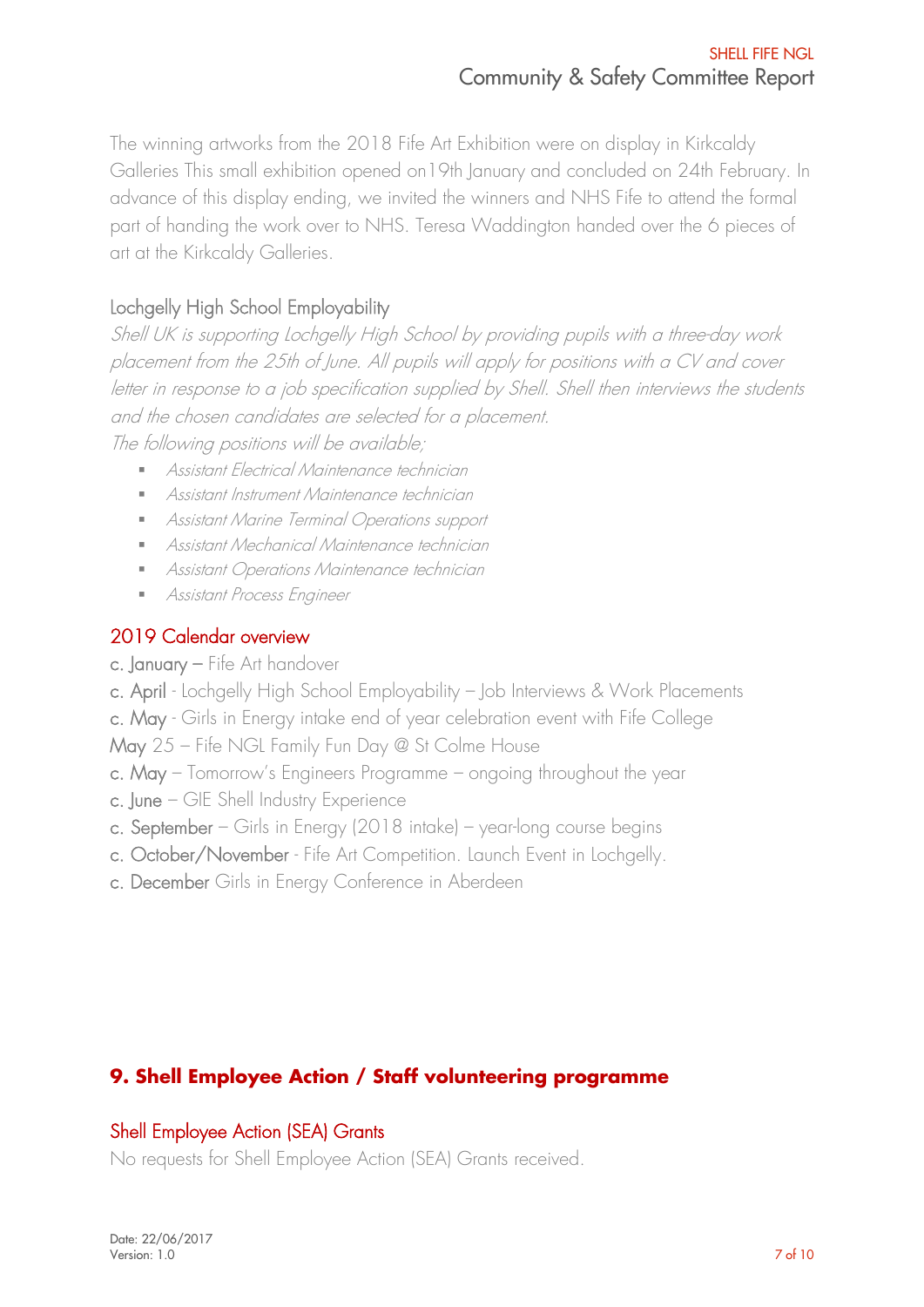## **10. Donations and Support**

#### Shell Community Grants

We have a long-standing presence in the UK with strong ties with the communities who live close to our sites. Their input and feedback help us to improve how we operate. We also aim to share wider benefits with communities beyond our day-to-day work.

We support communities near to our UK operations in a number of ways, through activities that meet community needs or address particular issues, often based on their suggestions.

If you have a community group who would like to make an application for support please make an application on our website here -

[https://www.shell.co.uk/sustainability/society/working-with-communities/sponsorship](https://www.shell.co.uk/sustainability/society/working-with-communities/sponsorship-and-donations.html)[and-donations.html](https://www.shell.co.uk/sustainability/society/working-with-communities/sponsorship-and-donations.html)

We received no community grant applications over the last quarter.

Total Donations so far in 2019 **E17,567.50**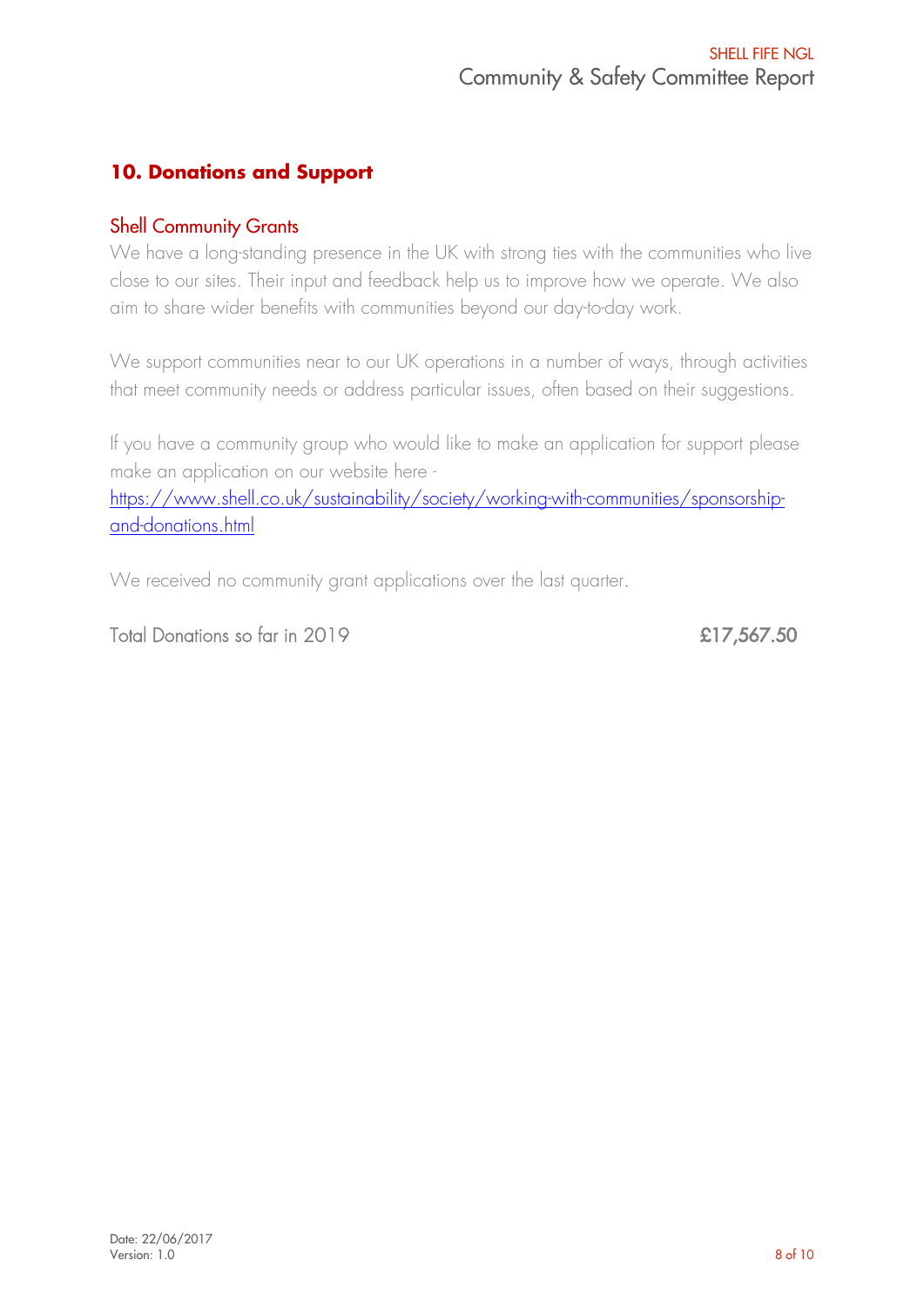## Ongoing Social Investment

#### Scotland & fenceline programmes

Shell has sponsored the Fife Art Exhibition for 33 years, our longest running sponsorship in the area. Shell funds a series of free art classes across the Kingdom aimed at inspiring and encouraging new people to create and participate. Typically, more than 100 people attend. Shell UK buys six prize-winning works selected by judges and donates them to NHS Fife for permanent display. Each prize-winner receives a Shell Award of £200 at a local community prize-giving event.

#### Shell - Girls in Energy

Girls in Energy is a one-year course designed to open young women's eyes to the energy industry's wealth of career opportunities.

The Skills for Work course is different from other vocational provision because it focuses on generic employability skills needed for success in the workplace. The course offers opportunities for learners to acquire core skills through a variety of practical experiences that are linked to a particular vocational area, in this instance Energy Engineering.

The Skills for Work courses are designed to help candidates develop:

- skills and attitudes for employability
- positive attitudes to learning
- an understanding of the workplace
- skills and knowledge in a broad vocational area
- Core Skills

A key feature of this course is the emphasis on experiential learning. This means learning through practical experience and learning by reflecting on experience.

#### Tomorrow's Engineers

Shell has contributed over £1million to expand the Tomorrow's Engineers programme throughout the UK. It reaches approximately 200 secondary schools across Scotland (217 in 2014). Shell's investment will give thousands more Scottish students, aged 11-14, hands-on engineering experiences, and help them explore the diverse range of opportunities that a technical career can provide.

#### <http://www.tomorrowsengineers.org.uk/>